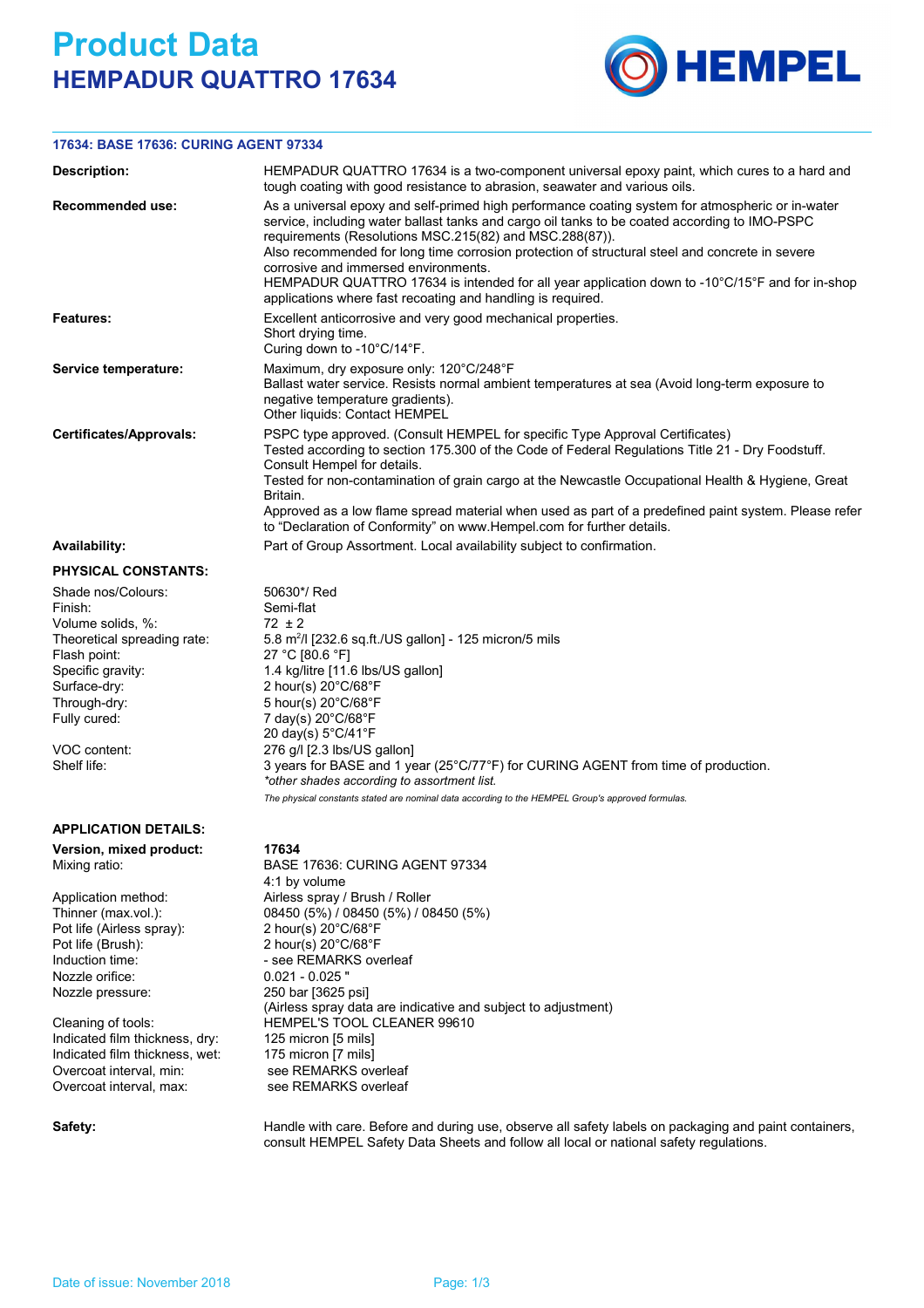## **Product Data HEMPADUR QUATTRO 17634**



| SURFACE PREPARATION:                                                             | finally, dry abrasive blasting again.<br>Other substrates: contact Hempel.                                                                                                                                                                                                                                                                                                                                                                                                                                                            | New steel: Remove oil and grease etc. thoroughly with suitable detergent. Remove salts and other<br>contaminants by high pressure fresh water cleaning. Abrasive blasting to minimum Sa 21/2 (ISO 8501-1:<br>2007) with a surface profile corresponding to Rugotest No. 3, N9a to N10, preferably BN9a to BN10,<br>Keane-Tator Comparator, 2.0 G/S or ISO Comparator, Medium (G). Apply immediately after cleaning.<br>All damage of shopprimer and contamination from storage and fabrication should be thoroughly<br>cleaned prior to overcoating. For repair and touch-up use: HEMPADUR QUATTRO 17634.<br>Ballast tanks and cargo oil tanks: See separate APPLICATION INSTRUCTIONS<br>Steel, maintenance: Remove oil and grease, etc. with suitable detergent. Remove salt and other<br>contaminants by (high pressure) fresh water cleaning. Clean damaged areas thoroughly by power tool<br>cleaning to St 3 (minor areas) or by abrasive blasting to min. Sa 2, preferably to Sa 2½. Improved<br>surface preparation will improve the performance of the paint. As an alternative to dry cleaning, water<br>jetting to sound, well adhering coat and/or to steel. Intact coat must appear with roughened surface<br>after the water jetting. By water jetting to steel, cleanliness shall be Wa 2 - Wa 21/2 (atmospheric<br>exposure) / minimum Wa 21/2 (immersion) (ISO 8501-4:2006). A flash-rust degree of maximum M<br>(atmospheric exposure), preferably L (immersion) (ISO 8501-4:2006) is acceptable before application.<br>Feather edges to sound and intact paint. Dust off residues. Touch up to full film thickness. On pit-<br>corroded surfaces, excessive amounts of salt residues may call for water jetting or wet abrasive<br>blasting, alternatively dry abrasive blasting followed by high pressure fresh water hosing, drying, and |                     |     |                                 |     |             |  |  |
|----------------------------------------------------------------------------------|---------------------------------------------------------------------------------------------------------------------------------------------------------------------------------------------------------------------------------------------------------------------------------------------------------------------------------------------------------------------------------------------------------------------------------------------------------------------------------------------------------------------------------------|--------------------------------------------------------------------------------------------------------------------------------------------------------------------------------------------------------------------------------------------------------------------------------------------------------------------------------------------------------------------------------------------------------------------------------------------------------------------------------------------------------------------------------------------------------------------------------------------------------------------------------------------------------------------------------------------------------------------------------------------------------------------------------------------------------------------------------------------------------------------------------------------------------------------------------------------------------------------------------------------------------------------------------------------------------------------------------------------------------------------------------------------------------------------------------------------------------------------------------------------------------------------------------------------------------------------------------------------------------------------------------------------------------------------------------------------------------------------------------------------------------------------------------------------------------------------------------------------------------------------------------------------------------------------------------------------------------------------------------------------------------------------------------------------------------------------------------------------------------------|---------------------|-----|---------------------------------|-----|-------------|--|--|
| APPLICATION CONDITIONS:                                                          | Use only where application and curing can proceed at temperatures above: -10°C/14°F. Apply only on<br>a dry and clean surface with a temperature min. 3°C/5°F above the dew point to avoid condensation. In<br>confined spaces provide adequate ventilation during application and drying.                                                                                                                                                                                                                                            |                                                                                                                                                                                                                                                                                                                                                                                                                                                                                                                                                                                                                                                                                                                                                                                                                                                                                                                                                                                                                                                                                                                                                                                                                                                                                                                                                                                                                                                                                                                                                                                                                                                                                                                                                                                                                                                              |                     |     |                                 |     |             |  |  |
| PRECEDING COAT:                                                                  | None, or as per specification. When diluted to 25-30%, the product can be used as blast primer<br>preceding a full coat application of the product.                                                                                                                                                                                                                                                                                                                                                                                   |                                                                                                                                                                                                                                                                                                                                                                                                                                                                                                                                                                                                                                                                                                                                                                                                                                                                                                                                                                                                                                                                                                                                                                                                                                                                                                                                                                                                                                                                                                                                                                                                                                                                                                                                                                                                                                                              |                     |     |                                 |     |             |  |  |
| SUBSEQUENT COAT:<br><b>REMARKS:</b>                                              | According to specification.                                                                                                                                                                                                                                                                                                                                                                                                                                                                                                           |                                                                                                                                                                                                                                                                                                                                                                                                                                                                                                                                                                                                                                                                                                                                                                                                                                                                                                                                                                                                                                                                                                                                                                                                                                                                                                                                                                                                                                                                                                                                                                                                                                                                                                                                                                                                                                                              |                     |     |                                 |     |             |  |  |
| Colours/Colour stability:<br>Weathering/service temperatures:<br>Induction time: | Has a tendency to yellow after application. This will have no influence on the performance.<br>The natural tendency of epoxy coatings to chalk in outdoor exposure and to become more sensitive to<br>mechanical damage and chemical exposure at elevated temperatures is also reflected in this product.<br>To facilitate proper application properties it is recommended to allow the thoroughly mixed BASE and<br>CURING AGENT to prereact before application                                                                      |                                                                                                                                                                                                                                                                                                                                                                                                                                                                                                                                                                                                                                                                                                                                                                                                                                                                                                                                                                                                                                                                                                                                                                                                                                                                                                                                                                                                                                                                                                                                                                                                                                                                                                                                                                                                                                                              |                     |     |                                 |     |             |  |  |
| Film thicknesses/thinning:                                                       | Pot life of mixed paint:<br>3 hours - 15°C/59°F, 2 hours - 20°C/68°F, 1.5 hour - 25°C/77°F, 1 hour - 30°C/86°F<br>In case two-component spray-equipment is used consult separate APPLICATION INSTRUCTIONS.<br>May be specified in another film thickness than indicated depending on purpose and area of use. This<br>will alter spreading rate and may influence drying time and overcoating interval. Normal range dry is:<br>100-200 micron/4-8 mils. For ballast tanks and cargo oil tanks at newbuilding stage minimum specified |                                                                                                                                                                                                                                                                                                                                                                                                                                                                                                                                                                                                                                                                                                                                                                                                                                                                                                                                                                                                                                                                                                                                                                                                                                                                                                                                                                                                                                                                                                                                                                                                                                                                                                                                                                                                                                                              |                     |     |                                 |     |             |  |  |
| Shades:                                                                          | dft is: 2 x 160 micron. (Consult the separate APPLICATION INSTRUCTIONS)<br>Additionally to a range of standard shades there are various aluminium pigmented shades available.<br>The higher aluminium content shades may have slightly different VS% and VOC than the standard<br>shades. Further, the product also comes in special shades available with micro-fibre reinforcing                                                                                                                                                    |                                                                                                                                                                                                                                                                                                                                                                                                                                                                                                                                                                                                                                                                                                                                                                                                                                                                                                                                                                                                                                                                                                                                                                                                                                                                                                                                                                                                                                                                                                                                                                                                                                                                                                                                                                                                                                                              |                     |     |                                 |     |             |  |  |
| Overcoating:                                                                     | pigments for extended durability in harsh service conditions.<br>Overcoating intervals related to later conditions of exposure: If the maximum overcoating interval is<br>exceeded, roughening of the surface is necessary to ensure intercoat adhesion.<br>Before overcoating after exposure in contaminated environment, clean the surface thoroughly with high<br>pressure fresh water hosing and allow drying.                                                                                                                    |                                                                                                                                                                                                                                                                                                                                                                                                                                                                                                                                                                                                                                                                                                                                                                                                                                                                                                                                                                                                                                                                                                                                                                                                                                                                                                                                                                                                                                                                                                                                                                                                                                                                                                                                                                                                                                                              |                     |     |                                 |     |             |  |  |
|                                                                                  | A specification supersedes any quideline overcoat intervals indicated in the table.                                                                                                                                                                                                                                                                                                                                                                                                                                                   |                                                                                                                                                                                                                                                                                                                                                                                                                                                                                                                                                                                                                                                                                                                                                                                                                                                                                                                                                                                                                                                                                                                                                                                                                                                                                                                                                                                                                                                                                                                                                                                                                                                                                                                                                                                                                                                              |                     |     |                                 |     |             |  |  |
|                                                                                  | Environment                                                                                                                                                                                                                                                                                                                                                                                                                                                                                                                           |                                                                                                                                                                                                                                                                                                                                                                                                                                                                                                                                                                                                                                                                                                                                                                                                                                                                                                                                                                                                                                                                                                                                                                                                                                                                                                                                                                                                                                                                                                                                                                                                                                                                                                                                                                                                                                                              | Atmospheric, medium |     |                                 |     |             |  |  |
|                                                                                  | Surface temperature:                                                                                                                                                                                                                                                                                                                                                                                                                                                                                                                  | $-10^{\circ}$ C (14 $^{\circ}$ F)                                                                                                                                                                                                                                                                                                                                                                                                                                                                                                                                                                                                                                                                                                                                                                                                                                                                                                                                                                                                                                                                                                                                                                                                                                                                                                                                                                                                                                                                                                                                                                                                                                                                                                                                                                                                                            |                     |     | $0^{\circ}$ C (32 $^{\circ}$ F) |     | 20°C (68°F) |  |  |
|                                                                                  |                                                                                                                                                                                                                                                                                                                                                                                                                                                                                                                                       | Min                                                                                                                                                                                                                                                                                                                                                                                                                                                                                                                                                                                                                                                                                                                                                                                                                                                                                                                                                                                                                                                                                                                                                                                                                                                                                                                                                                                                                                                                                                                                                                                                                                                                                                                                                                                                                                                          | Max                 | Min | Max                             | Min | Max         |  |  |

 $NR = Not$  Recommended, Ext. = Extended,  $m = minute(s)$ ,  $h = hour(s)$ ,  $d = day(s)$ 

## Note: **HEMPADUR QUATTRO 17634 For professional use only.**

Environment Immersion

HEMPATEX | 36 h 68 h 18 h 34 h 4 h 8 h

HEMPADUR | 36 h 90 d 18 h 90 d 4 h 30 d

HEMPATHANE | 36 h 90 d | 18 h | 90 d | 4 h | 20 d

HEMPADUR | 36 h 90 d 18 h 90 d 4 h 30 d

ISSUED BY: HEMPEL A/S 1763450630